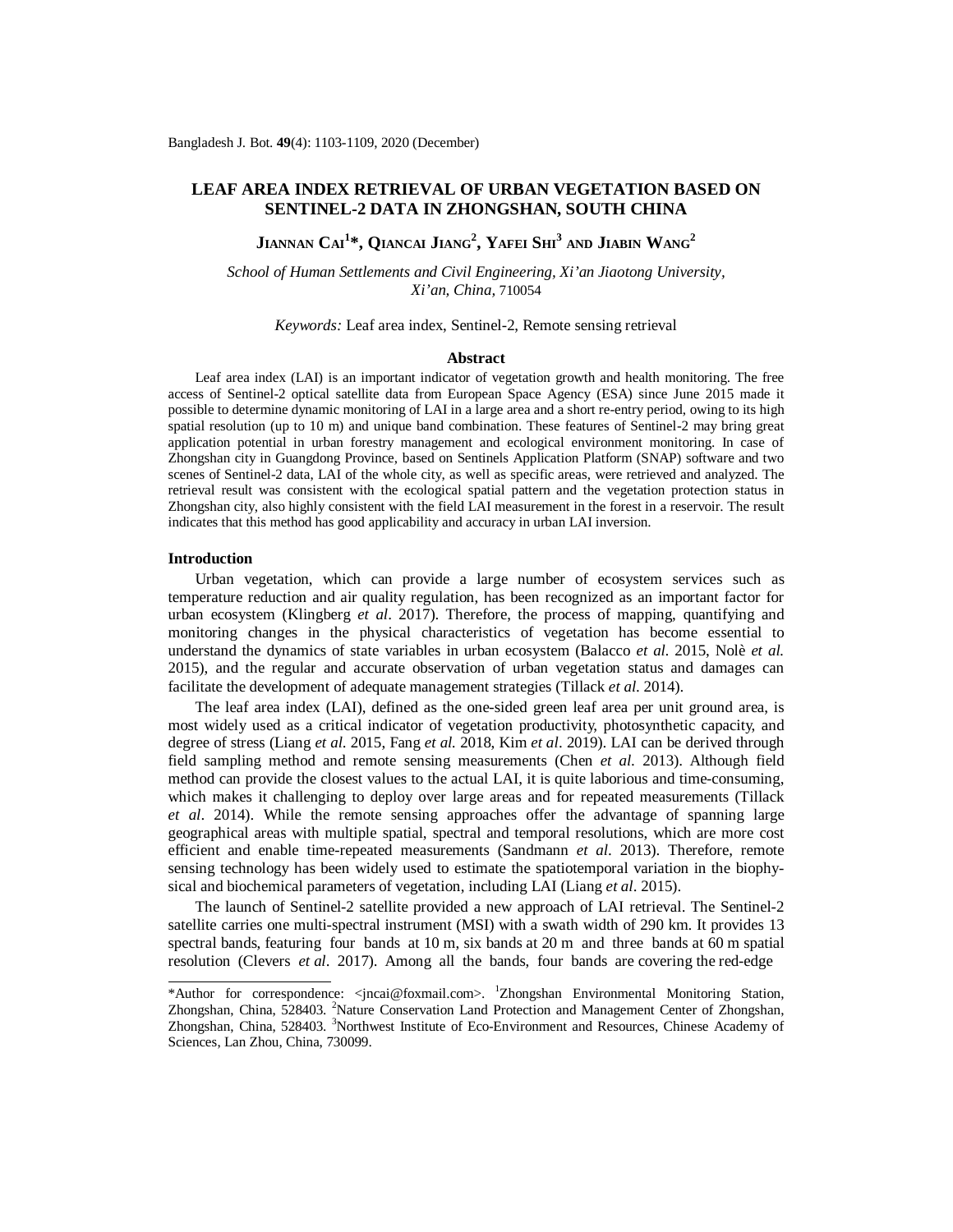spectrum at a spatial resolution of 20 m, which have proven to be essential in LAI mapping (Sibanda *et al*. 2018). Meanwhile, the ESA provides Sentinel-2 image preprocessing software called Sentinels Application Platform (SNAP), which provides a function called Biophysical Processor, which derives a set of biophysical variables, including LAI from Sentinel-2 reflectances based on specific radiative transfer models. Thus, the advent of Sentinel-2 and SNAP coincides with the growing demand for accurate and affordable spatial datasets and techniques from the forestry and environmental management sector for assessing regional vegetation LAI at regional scales.

In this study, authors used Sentinel-2 images to produce urban LAI retrieval result following the retrieval procedure of SNAP in Zhongshan, a city in South China. Accuracy of the retrieval result, compared with the field measurement from their previous work, was then discussed. The main objective of this study was to assess the potential and utility of Sentinel-2 data for the detection of LAI. This information will be important not only for a better understanding of Sentinel-2 but also for urban LAI monitoring and management.

# **Materials and Methods**

Zhongshan city lies in the south-central of Pearl River Delta and on the west bank of the Pearl River Estuary, Guangdong Province of South China, located between 113°9′2″ and 113°46′E and  $22^{\circ}11'12''$  to  $22^{\circ}46'35''N$ , with a total land area of 1783 km<sup>2</sup>. The main landform types of Zhongshan can be divided into four districts, including plain areas in north, southwest, south, and central hilly platform area. The evergreen monsoon rain forest is the typical vegetation in Zhongshan.

As one of the fastest developing regions in recent years, the developed economy and intensive industrial clusters brought high carrying pressure of resources and environment at the same time. With the rapid expansion of construction land, cultivated field and woodland had been seriously occupied, which had brought high impact on the environment of the whole city. Therefore, the study adopting remote sensing technology to analyze the ecological characteristics of vegetation in this region, a typical city in Pearl River Delta, meets the needs of practice management for urban vegetation protection and ecological construction.

| Region   | Region and                                                                                                                                                               | Total area         |
|----------|--------------------------------------------------------------------------------------------------------------------------------------------------------------------------|--------------------|
| ID       | description                                                                                                                                                              | (km <sup>2</sup> ) |
| Region 1 | The land area of Zhongshan National Forest Park. (A national forest park in the<br>center of Zhongshan, with good preservation of Southern Asian tropical<br>vegetation) | 10.39              |
| Region 2 | Land reserve of Changjiang reservoir. (The land area at a distance from the<br>reservoir, mainly composed of water conservation forests)                                 | 7.11               |
| Region 3 | Public green space in the built-up area. (The main green space types are parks,<br>urban green belts, and street trees)                                                  | 6.94               |
| Region 4 | Flower and tree plantations. (A contiguous zone of plantations, mainly for green<br>seedlings and flowers cultivation)                                                   | 5.90               |

|  |  | Table 1. Description of the four secondary study regions. |  |
|--|--|-----------------------------------------------------------|--|
|  |  |                                                           |  |

For a detailed study on LAI characteristics of different types of urban vegetation, four secondary study regions representing different structures, amount and type of urban greenery were selected for LAI retrieval result analysis. The secondary study regions are further described in Table 1.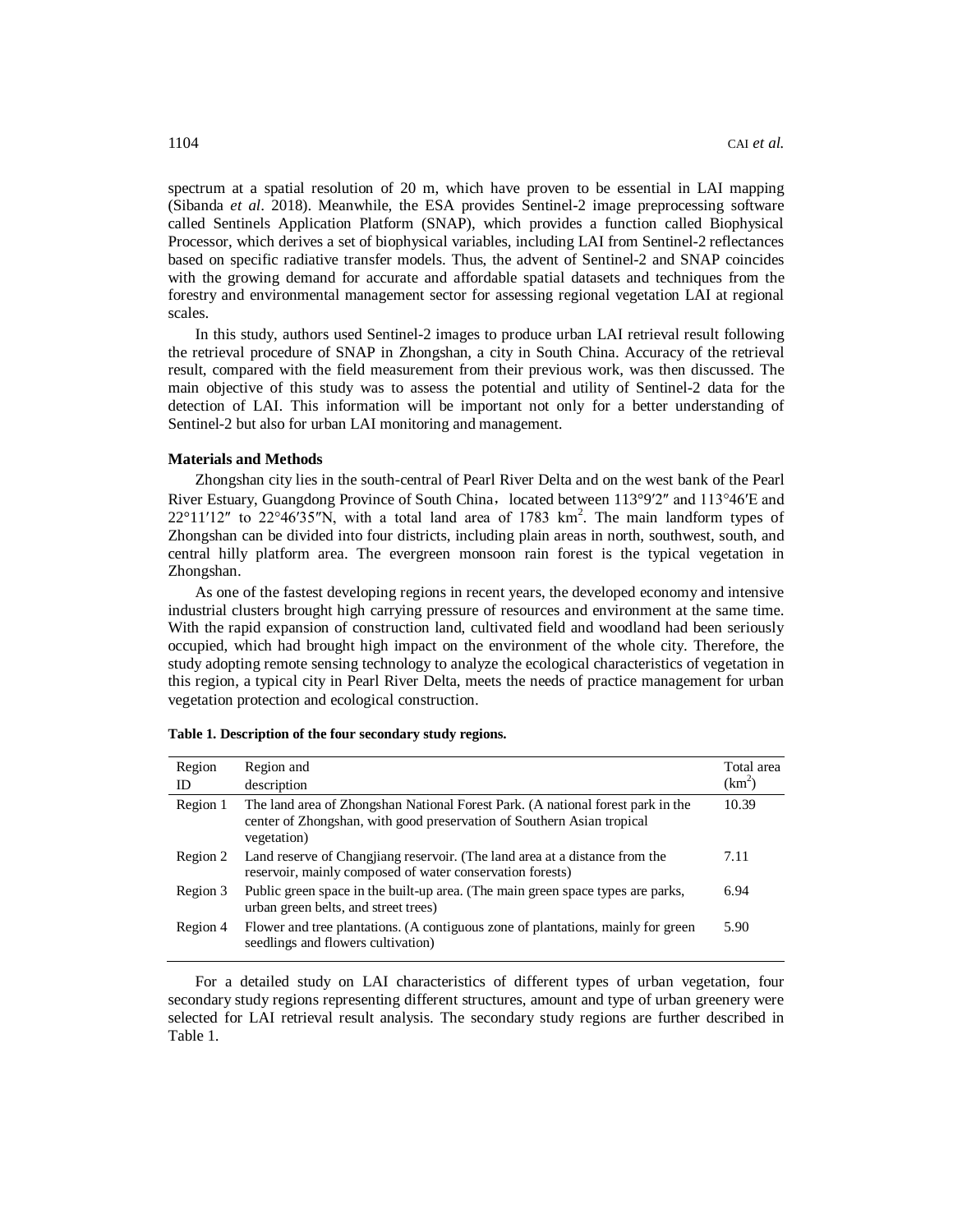The cloud-free Sentinel-2 dataset covering the study area were downloaded from the Sentinels Scientific Data Hub [\(https://scihub.copernicus.eu/\)](https://scihub.copernicus.eu/)) as Level-1C product (with Top-Of-Atmosphere reflectance in cartographic geometry). The sensing date of images used in this study was September 27, 2016, which was closest to the time when the field measurement of LAI in Region 2 was conducted. The SNAP (version 6.0) and Sentinel-2 Toolbox were applied for image preprocessing including atmospheric correction which converting Top-of-Atmosphere (TOA) reflectance into Top-of-Canopy (TOC) reflectance, to facilitate the accurate extraction of wattle reflectance values. Before LAI retrieval, the corresponding bands were re-sampled to a spatial resolution of 10 m then converted to hdr & dat format (An image format defined by Esri Inc.). The LAI retrieval can be conducted according to the biophysical processor tool in SNAP. The proposed algorithm in this tool is mainly based on the radiative transfer model. According to this algorithm, a comprehensive database of vegetation characteristics and the associated TOC reflectance can be generated. Neural networks are then trained to estimate the canopy characteristics from the TOC reflectance along with set corresponding angles defining the observational configuration. The LAI outputs will be provided by the application of the algorithm over each pixel. In addition to the production values, quality flags are also generated which describe the validity of the output. The process, such as spatial analysis, data statistics, and image rendering of the LAI outputs were then operated in ArcGIS 10.2 software (Esri Inc.). The entire technology flow of Sentinel-2 data processing and LAI retrieval in this study can be described as follows.



Fig. 1. Technology flow of Sentinel-2 data processing and LAI retrieval.

During September 2015, the authors had carried out field LAI measurement by digital hemispheric photography (DHP) in Land reserve of Changjiang Reservoir. Although this practice was for other research purpose and not for satellite verification specifically, the collected LAI data of sample plots offered an opportunity to assess the usefulness of LAI retrieval by Sentinel-2 data. Fourteen plots were selected from three typical forests, these are, coniferous and broadleaf-conifer mixed forest, evergreen broad-leaved forest, and valley monsoon rainforest. The basic information, including longitude and latitude, elevation, slope, slope direction and slope positions were recorded, respectively. The trees with breast diameter greater than 3 cm in each plot were investigated. The indexes of breast diameter, height, crown width of trees, and height under branches were also recorded. In each sample plot, the hemispherical images of forest canopy were taken using a Nikon CoolPix4500 and a Nikon FC-8E fisheye converter. The camera was placed at 1.6 m high from the ground, with the lens facing up. The built-in fisheye mode of the camera was used to take hemispheric images. Gap Light Analyzer 2.0 image processing software was used to analyze the hemispherical photographs to obtain the LAI value.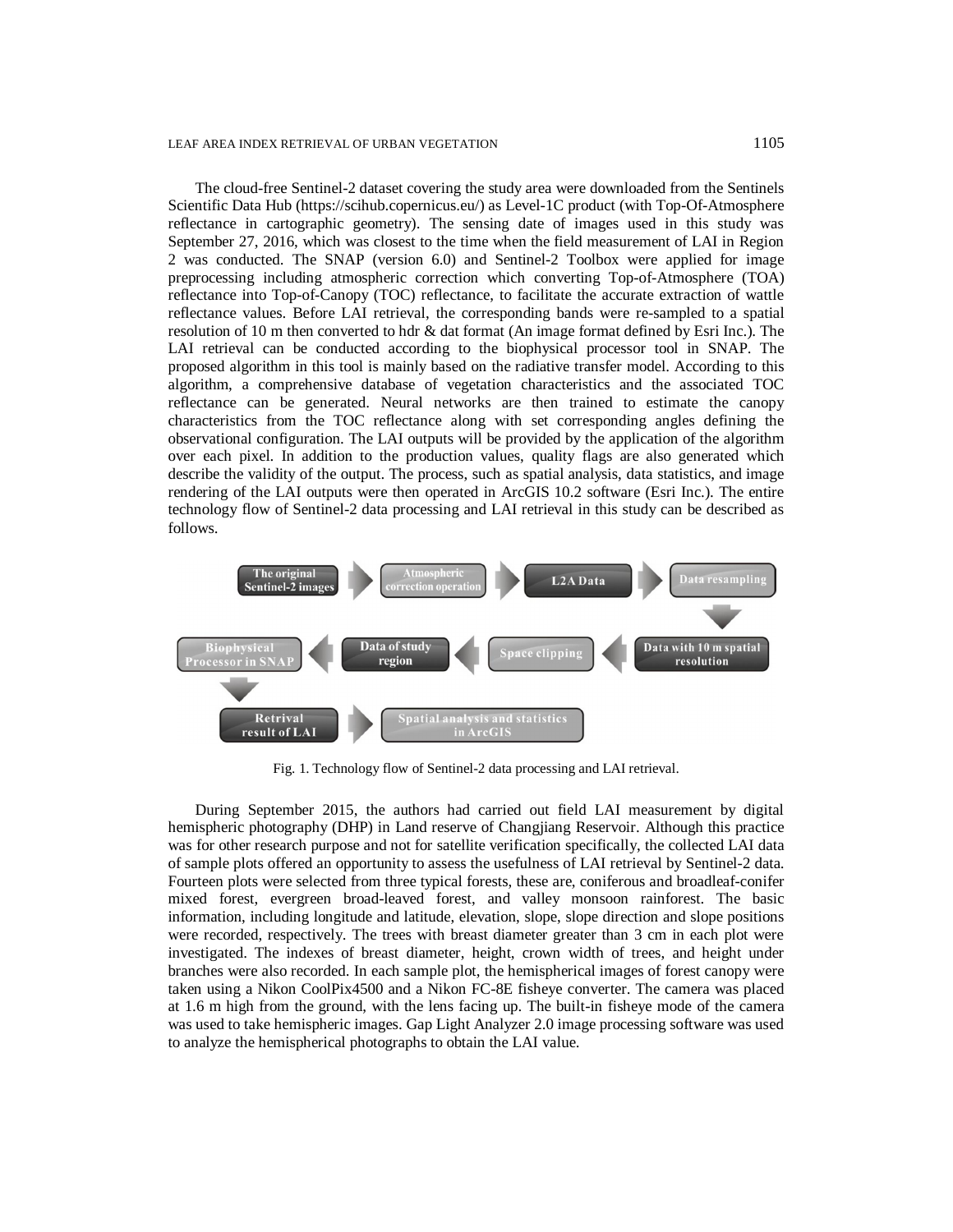#### **Results and Discussion**

According to the algorithm in SNAP, the proposed range of artificial neural network derived LAI over each pixel is 0 to 8 with the resolution of 0.01. In the case where the artificial neural network provides LAI estimates outside their definition range, the retrieved LAI will be set to the closest bound of the range. However, because of the several sources of uncertainties associated with the inputs and the algorithm calibration, a tolerance with 0.2 is set before raising the 'output out of range' flag. In this study, three cases are possible for each product: (1) The LAI value range from 0 to 8 is considered valid; (2) The value which is within the tolerance limits (0.2) but higher (lower) than 8 (0) is considered valid but set to the physical maximum (minimum) and (3) The value outside the tolerance limits is considered invalid. According to these three cases and the biophysical processor quality indicator containing information about the validity of the output, the vast majority (98.11%) pixels in the study area of retrieved LAI are valid. The pixels with invalid value mainly locate in nearshore waters, and this may be caused by special TOC reflectance in this type of area. The above analysis shows that the retrieval method has satisfactory accuracy. Therefore in the following statistics of this paper, the invalid data are revised and eliminated using the band math tool in ENVI 5.3 (Exelis Visual Information Solutions, Inc.).

To conduct statistics across the city as a whole, the mean value of LAI is 0.82, with a standard deviation of 0.71. The LAI value distribution is shown in Fig. 2. The highest frequency of LAI values is about 0.2 to 0.3, and nearly half of the pixels with valid retrieval result are with low LAI value  $(<0.5)$ . This low LAI retrieval value reflects that a large proportion of the study area is in the absence of vegetation cover. In the curve of LAI value distribution, a secondary peak appears in the range of 1.8 to 2.0. Combined with the field measurement data below, this range coincides with the field measured value of the forest in land reserve of Changjiang reservoir. Therefore, it can be inferred that this secondary peak reflects the LAI value of typical forest vegetation in the study area.



Fig. 2. LAI value distribution interval of Zhongshan.

Based on the map of retrieved LAI spatial distribution (Fig. 3), the regions with high LAI in Zhongshan are located in the south-central part of the city, where assembled most parts of the water conservation area and forest. Such regions have the development directions are mainly to cultivate ecological functions, maintain natural habitats, and provide environmental products, and the retrieval results show that the effects have been achieved in vegetation restore and ecology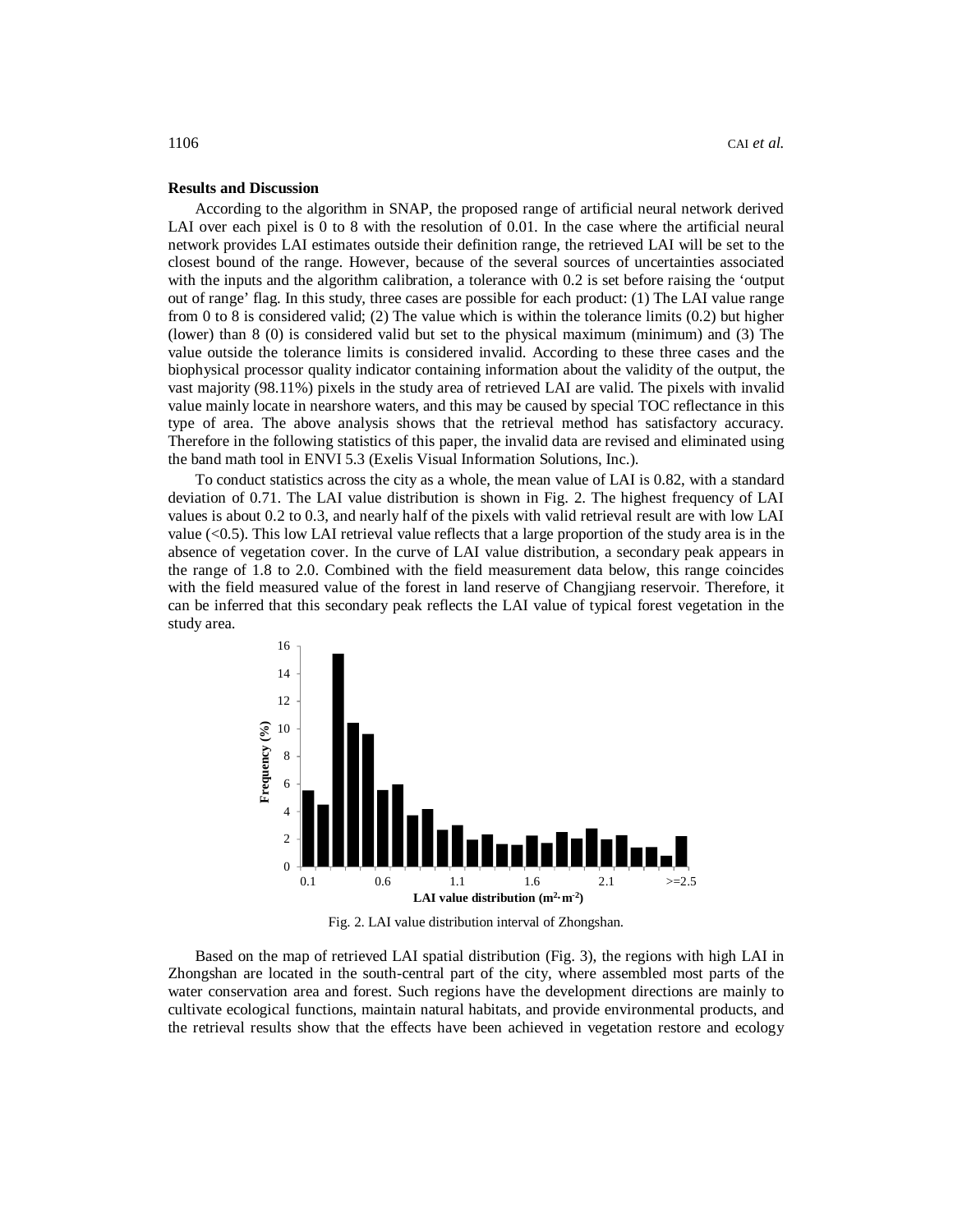#### LEAF AREA INDEX RETRIEVAL OF URBAN VEGETATION 1107

protection. The low LAI value areas are mainly distributed in the urban built-up area in the northwest. This part is the urban sub-center and the gathering area of the equipment manufacturing industry of Zhongshan, with high land use density and construction strength. The process of urban development squeezes a large number of natural green spaces, leading to low vegetation coverage. The patches with high LAI value are scattered in the farmland concentration areas in the northeast of Zhongshan. This area gathered most of the agricultural land and essential farmland protection areas of the city.



Fig. 3. LAI spatial distribution of Zhongshan.

Using the zone status tool in ArcGIS 10.2, the retrieved LAI of the four secondary study regions were further statistics. The results presented in Table 2, show that the region 3 (Public green space in the built-up area) is with the maximum and standard value, which may be due to the high diversity of vegetation types in this region. Regions 1 and 2, which represent areas with

| Table 2. Retrieved LAI of the four secondary study regions. |  |  |  |
|-------------------------------------------------------------|--|--|--|
|-------------------------------------------------------------|--|--|--|

| Region ID | Retrieved LAI $(m^2/m^2)$ |      |      |  |
|-----------|---------------------------|------|------|--|
|           | Max.                      | Mean | Std. |  |
| Region 1  | 3.78                      | 1.95 | 0.45 |  |
| Region 2  | 4.14                      | 1.87 | 0.42 |  |
| Region 3  | 4.47                      | 1.15 | 0.67 |  |
| Region 4  | 2.93                      | 0.63 | 0.25 |  |

well-preserved subtropical forest vegetation, have similar LAI feature. The LAI of region 4 is the least among all the regions. Overall, the results of LAI retrieval are consistent with the ecological spatial pattern and vegetation protection status of Zhongshan, indicating that this retrieval method by Sentinel-2 data has good applicability and accuracy in the study area.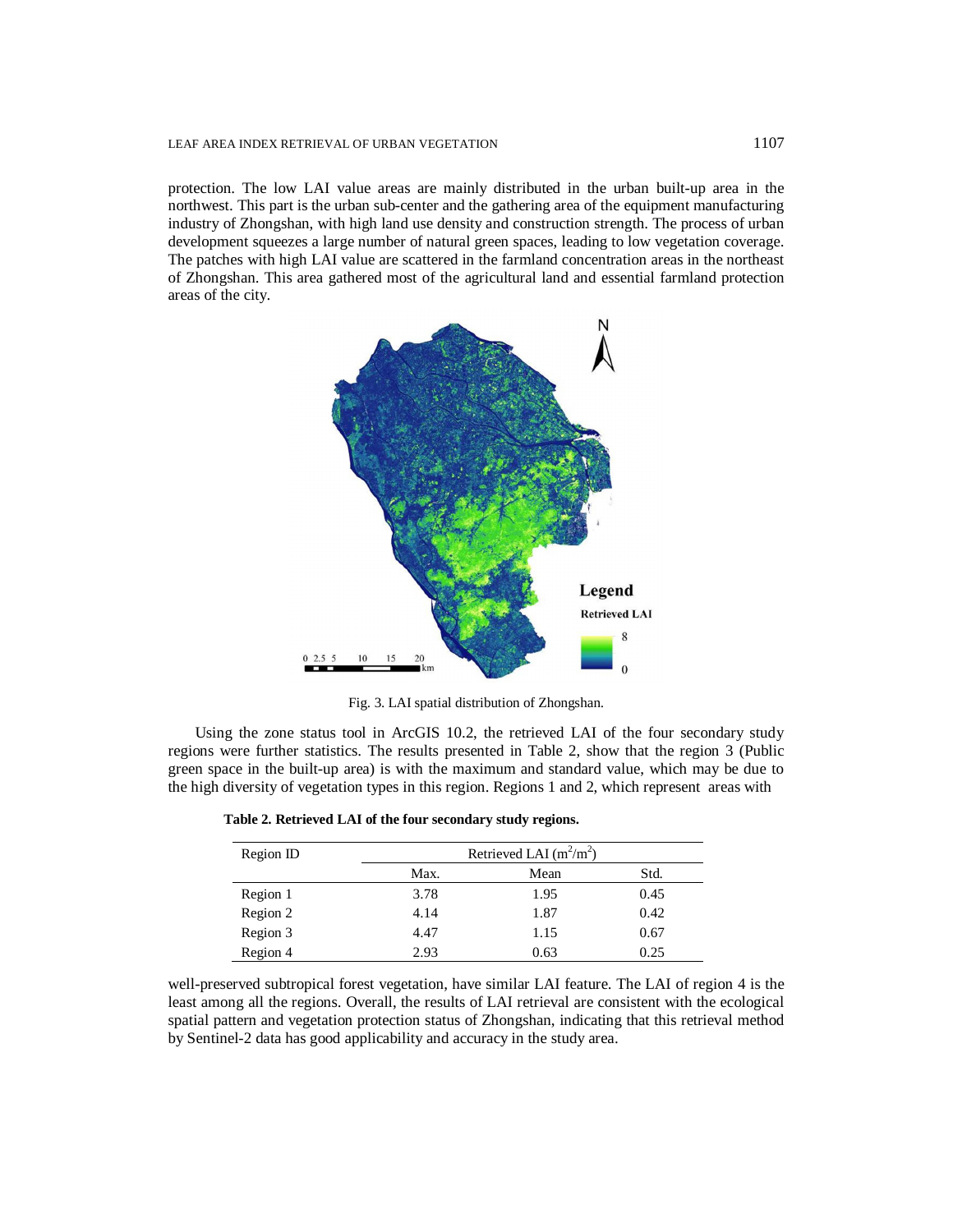The comparison of field measurement and retrieved data are presented in Table 3. The mean value and standard deviation of all sample plots were  $1.88 \pm 0.42$  (field measurement data) and  $2.10 \pm 0.33$  (retrieved data), respectively. The ratio of field measurement to retrieved data varied from 0.76 to 1.10, and in general, the retrieved data was generally higher than field measurement.

| Plot             | Forest type and                                                                      | Stand density<br>(plant/hm <sup>1</sup> ) | Latitude | Longitude | LAI value $(m^2/m^2)$ |           |
|------------------|--------------------------------------------------------------------------------------|-------------------------------------------|----------|-----------|-----------------------|-----------|
| ID               | tree species                                                                         |                                           |          |           | Field<br>measurement  | Retrieved |
| <b>P01</b>       | Coniferous forest<br>(Cunninghamia lanceolate + Pinus<br>elliottii)                  | 1922                                      | 22.41181 | 113.48137 | 2.37                  | 2.07      |
| P <sub>0</sub> 2 | Broad-leaved mixed<br>(Acacia confuse + Manglietia fordiana)                         | 2156                                      | 22.41916 | 113.46384 | 1.49                  | 2.16      |
| P <sub>0</sub> 3 | Schima superba forest<br>(Schima superb + Schefflera<br><i>octophylla</i> )          | 1467                                      | 22.42435 | 113.46401 | 1.82                  | 2.11      |
| <b>P04</b>       | Valley monsoon rainforest<br>$(It can chinensis + Machilus breviflora)$              | 3256                                      | 22.42706 | 113.44639 | 2.00                  | 1.80      |
| P <sub>05</sub>  | Mixed Broadleaf-conifer forest<br>(Cunninghamia lanceolate +<br>Cinnamomum camphora) | 2022                                      | 22.44619 | 113.46459 | 2.38                  | 2.37      |
| P <sub>06</sub>  | Schima superba pure forests<br>$(Schima superba + Litsea$ rotundifolia)              | 1144                                      | 22.44647 | 113.4645  | 2.16                  | 2.28      |
| <b>P07</b>       | Mixed broadleaf-conifer forest<br>$(Schima superba + Pinus massonian)$               | 844                                       | 22.45597 | 113.43291 | 1.12                  | 1.37      |
| <b>P08</b>       | Broad-leaved mixed forest<br>$(Mytilaria laosensis + Castanopsis$<br>fissa)          | 2222                                      | 22.46671 | 113.43368 | 2.17                  | 2.28      |
| P <sub>09</sub>  | Acacia forest<br>$(Acacia confusa + Schima superb)$                                  | 1156                                      | 22.46951 | 113.45723 | 1.68                  | 1.97      |
| P <sub>10</sub>  | Pinus massoniana forest<br>$(Litsea$ rotundifolia + Sapium discolor)                 | 944                                       | 22.47241 | 113.46816 | 1.09                  | 1.66      |
| P11              | Broad-leaved mixed forest<br>(Schima superba + Acacia confuse)                       | 2956                                      | 22.47826 | 113.42212 | 1.98                  | 2.24      |
| P <sub>12</sub>  | Broad-leaved mixed forest<br>(Castanopsis fissa + Acacia confuse)                    | 1367                                      | 22.48319 | 113.44203 | 1.85                  | 2.62      |
| P <sub>13</sub>  | Broad-leaved mixed forest<br>(Schima superba + Acacia confuse)                       | 1067                                      | 22.48990 | 113.43430 | 2.34                  | 2.51      |
| P <sub>14</sub>  | Acacia forest<br>(Acacia confusa + Pinus massoniana)                                 | 767                                       | 22.49041 | 113.43642 | 1.88                  | 1.95      |

**Table 3. The comparison of field measurement and retrieved data.**

The results of the two methods were found to right consistency at each sample plot. A positive relationship was found between the field measurement and retrieved data, with Pearson correlation 0.700 and p-value for regression < 0.01. The above analysis shows that the retrieved LAI by